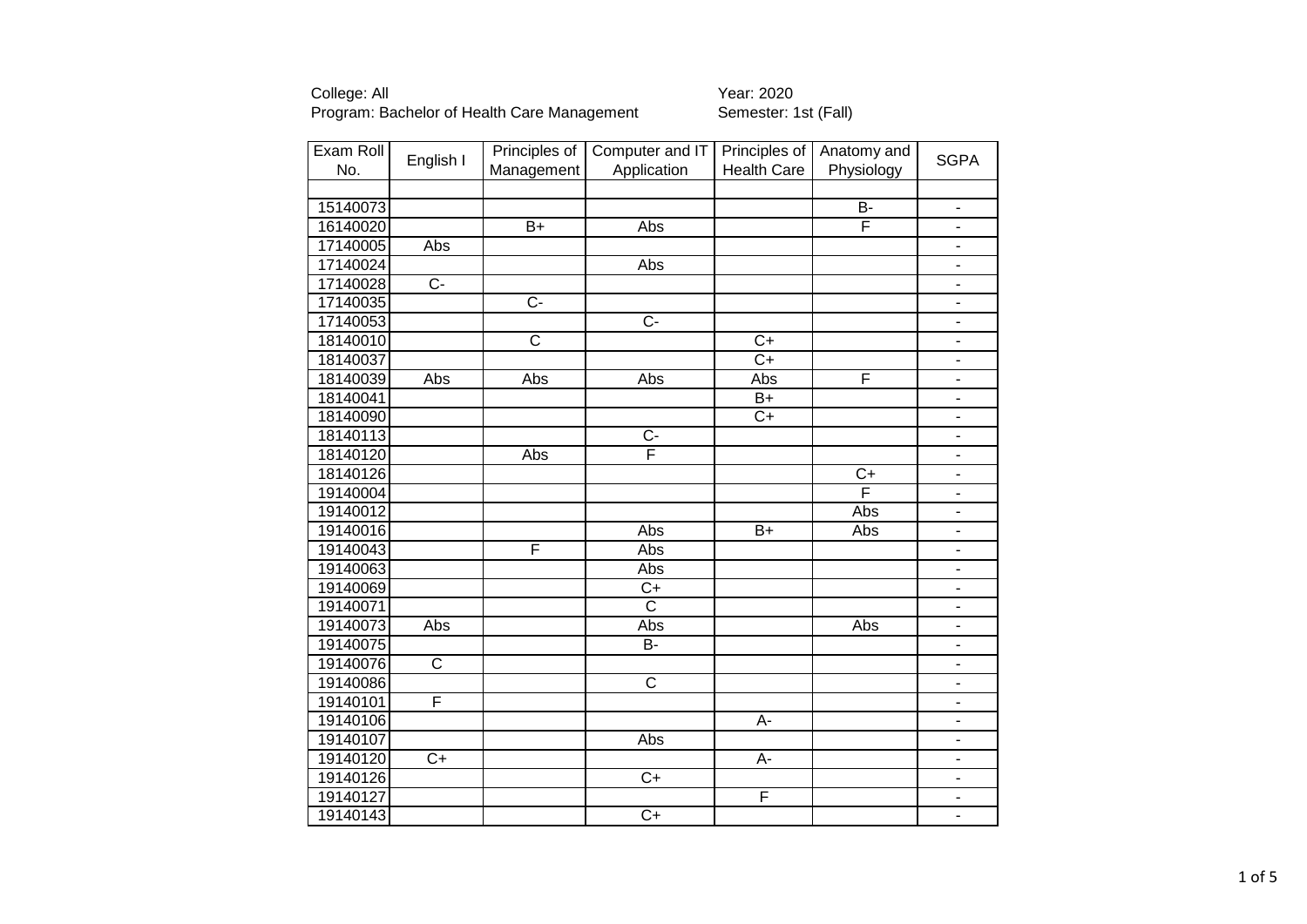| Exam Roll | English I               | Principles of           | Computer and IT       | Principles of         | Anatomy and     | <b>SGPA</b>                  |
|-----------|-------------------------|-------------------------|-----------------------|-----------------------|-----------------|------------------------------|
| No.       |                         | Management              | Application           | <b>Health Care</b>    | Physiology      |                              |
|           |                         |                         |                       |                       |                 |                              |
| 19140145  |                         |                         | $\overline{C+}$       |                       |                 | $\blacksquare$               |
| 19140146  | Abs                     |                         |                       |                       | F               | $\frac{1}{2}$                |
| 20140001  | C                       | $C+$                    | $C+$                  | F                     | B-              |                              |
| 20140002  | $\overline{\text{c}}$   | A-                      | A-                    | A                     | A               | 3.48                         |
| 20140003  | B-                      | $\overline{B}$          | A-                    | $\overline{B}$        | $\overline{A}$  | 3.10                         |
| 20140004  | $\overline{\text{c}}$   | C-                      | C                     | $\overline{\text{c}}$ | A-              | 2.28                         |
| 20140005  | $\overline{\text{c}}$   | F                       | $\overline{\text{c}}$ | $\overline{\text{c}}$ | <b>B-</b>       | $\overline{a}$               |
| 20140006  | $\overline{\text{c}}$   | $\overline{B}$          | $\overline{B}$        | $\overline{B}$        | $\overline{B}$  | 2.74                         |
| 20140007  | $\overline{\text{c}}$   | <b>B-</b>               | $\overline{\text{c}}$ | $\overline{B}$        | Abs             | $\overline{a}$               |
| 20140008  | $\overline{\text{c}}$   | F                       | F                     | $\overline{C}$ -      | B               | $\qquad \qquad \blacksquare$ |
| 20140009  | F                       | $\overline{C}$ -        | F                     | $\overline{C}$ -      | $\overline{B}$  | $\overline{\phantom{a}}$     |
| 20140010  | F                       | $\overline{C}$ -        | F                     | $\overline{C}$ -      | <b>B-</b>       | $\overline{a}$               |
| 20140011  | $\overline{\text{c}}$   | $\overline{C}$          | $\overline{\text{c}}$ | $\overline{C}$        | $B+$            | 2.14                         |
| 20140012  | $\overline{\text{c}}$   | B                       | $C+$                  | B                     | A               | 2.86                         |
| 20140013  | F                       | $\overline{\mathsf{B}}$ | $\overline{C}$        | B-                    | A-              |                              |
| 20140014  | Abs                     | Abs                     | Abs                   | Abs                   | Abs             | $\overline{a}$               |
| 20140015  | $C+$                    | A-                      | A-                    | A-                    | A-              | 3.42                         |
| 20140016  | F                       | F                       | $\overline{\text{c}}$ | $\overline{C+}$       | A-              | -                            |
| 20140017  | F                       | F                       | F                     | $C+$                  | $B+$            | L.                           |
| 20140018  | $\overline{\mathsf{B}}$ | $\overline{\mathsf{A}}$ | $B+$                  | B+                    | $C+$            | 3.18                         |
| 20140019  | $\overline{A}$          | $\overline{\mathsf{A}}$ | A                     | A-                    | A-              | 3.82                         |
| 20140020  | $\overline{B}$          | $C+$                    | $\overline{\text{c}}$ | $B+$                  | $C+$            | 2.58                         |
| 20140021  | Abs                     | Abs                     | Abs                   | Abs                   | Abs             |                              |
| 20140022  | $\overline{B}$          | А-                      | $\overline{B}$        | $B+$                  | $\overline{C+}$ | 3.06                         |
| 20140023  | Abs                     | Abs                     | Abs                   | Abs                   | Abs             |                              |
| 20140024  | Abs                     | Abs                     | <b>Abs</b>            | Abs                   | Abs             | $\overline{\phantom{0}}$     |
| 20140025  | Abs                     | Abs                     | Abs                   | Abs                   | Abs             | $\overline{\phantom{a}}$     |
| 20140026  | A-                      | A                       | A-                    | A-                    | $B+$            | 3.68                         |
| 20140027  | Abs                     | Abs                     | Abs                   | Abs                   | Abs             |                              |
| 20140028  | C                       | $B+$                    | А-                    | A-                    | $B+$            | 3.20                         |
| 20140029  | C-                      | F                       | F                     | F                     | F               |                              |
| 20140030  | A                       | $\overline{A}$          | A                     | $\overline{A}$        | A-              | 3.94                         |
| 20140031  | F                       | F                       | F                     | F                     | F               | $\blacksquare$               |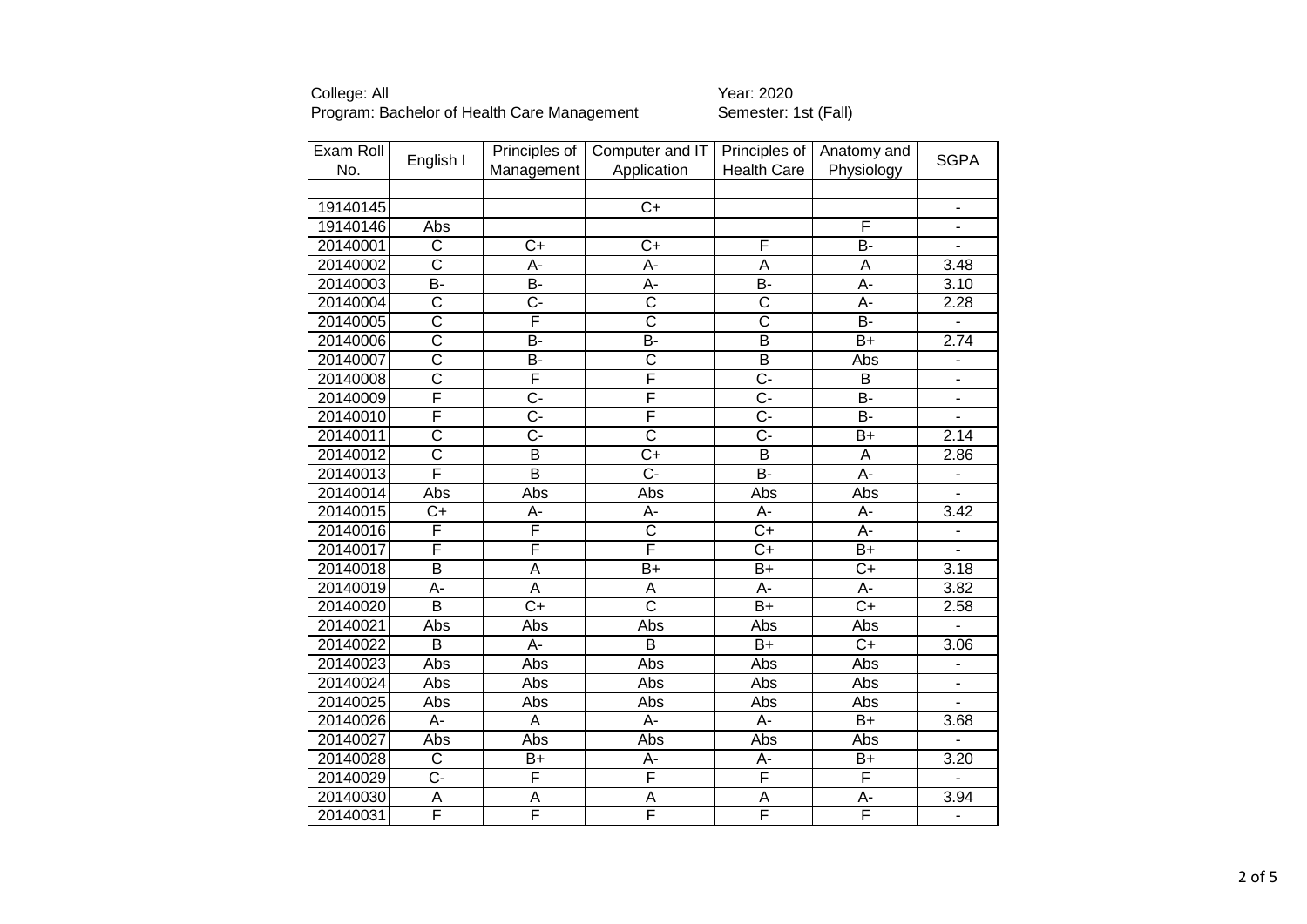| Exam Roll | English I               | Principles of         | Computer and IT       | Principles of           | Anatomy and           |                              |
|-----------|-------------------------|-----------------------|-----------------------|-------------------------|-----------------------|------------------------------|
| No.       |                         | Management            | Application           | <b>Health Care</b>      | Physiology            | <b>SGPA</b>                  |
|           |                         |                       |                       |                         |                       |                              |
| 20140032  | F                       | F                     | F                     | Expelled                | F                     | $\blacksquare$               |
| 20140033  | $\overline{C}$ -        | $\overline{C+}$       | $\overline{C}$        | B                       | $\overline{C}$ -      | 2.20                         |
| 20140035  | Abs                     | Abs                   | Abs                   | Abs                     | Withheld              | $\frac{1}{2}$                |
| 20140036  | Abs                     | F                     | Abs                   | Abs                     | Abs                   |                              |
| 20140037  | Abs                     | F                     | Abs                   | Abs                     | <b>Abs</b>            | $\overline{a}$               |
| 20140039  | $\overline{\mathsf{C}}$ | A-                    | C+                    | A-                      | А-                    | 3.08                         |
| 20140040  | $C+$                    | A-                    | $\overline{\text{c}}$ | A-                      | B                     | 2.94                         |
| 20140041  | F                       | $\overline{\text{c}}$ | F                     | F                       | $\overline{C}$ -      |                              |
| 20140042  | F                       | A-                    | $C+$                  | $B+$                    | A-                    | $\blacksquare$               |
| 20140043  | $\overline{\mathsf{F}}$ | $\overline{C}$ -      | $\overline{\text{c}}$ | $\overline{\text{c}}$   | F                     | $\overline{a}$               |
| 20140044  | $\overline{B}$          | F                     | $\overline{\text{c}}$ | $\overline{\mathsf{F}}$ | $\overline{\text{c}}$ | $\blacksquare$               |
| 20140045  | $C+$                    | A                     | $B+$                  | A-                      | A-                    | 3.40                         |
| 20140046  | <b>B-</b>               | A                     | $C+$                  | А-                      | F                     | $\overline{\phantom{0}}$     |
| 20140047  | F                       | $\overline{\text{c}}$ | Ċ-                    | $\overline{\text{c}}$   | $\overline{C}$        | $\qquad \qquad \blacksquare$ |
| 20140048  | Abs                     | Expelled              | Abs                   | Abs                     | F                     | $\overline{\phantom{0}}$     |
| 20140049  | F                       | $C -$                 | F                     | $\overline{F}$          | F                     | -                            |
| 20140050  | $\overline{\text{c}}$   | F                     | $\overline{C}$ -      | $\overline{B}$          | $\overline{C}$        | $\blacksquare$               |
| 20140051  | $\overline{\text{c}}$   | A-                    | $\overline{C}$        | $B+$                    | <b>B-</b>             | 2.80                         |
| 20140052  | F                       | C-                    | C-                    | F                       | F                     |                              |
| 20140053  | $\overline{A}$ -        | $\overline{A}$        | $\overline{A}$        | $\overline{A}$          | $\overline{A}$        | 3.94                         |
| 20140054  | B-                      | <b>B-</b>             | $\overline{C}$        | $B+$                    | B                     | 2.80                         |
| 20140055  | $\overline{\text{c}}$   | $B+$                  | B-                    | A-                      | $\overline{B}$        | 2.94                         |
| 20140056  | $\overline{\text{c}}$   | $C+$                  | $\overline{C}$ -      | $\overline{B}$          | $\overline{C}$        | 2.26                         |
| 20140057  | Abs                     | Abs                   | Abs                   | Abs                     | Abs                   | $\overline{\phantom{a}}$     |
| 20140058  | <b>NQ</b>               | <b>NQ</b>             | <b>NQ</b>             | <b>NQ</b>               | <b>NQ</b>             | $\overline{\phantom{a}}$     |
| 20140059  | $C+$                    | $\overline{B}$        | $C+$                  | $\overline{B}$          | $C+$                  | 2.58                         |
| 20140060  | B-                      | A-                    | $B+$                  | A-                      | B                     | 3.28                         |
| 20140061  | $\overline{B}$          | $\overline{B}$        | A-                    | $B+$                    | $B+$                  | 3.20                         |
| 20140063  | $\overline{\mathsf{B}}$ | $B+$                  | A-                    | B+                      | $\overline{B}$        | 3.26                         |
| 20140064  | Abs                     | Abs                   | Abs                   | Abs                     | Abs                   | $\overline{a}$               |
| 20140065  | $\overline{B}$          | A                     | A                     | $\mathsf A$             | $\overline{B}$        | 3.60                         |
| 20140066  | $\overline{\text{c}}$   | $\overline{C+}$       | B+                    | A-                      | $\overline{C}$        | 2.72                         |
| 20140067  | $\overline{\text{c}}$   | F                     | $C+$                  | $\overline{C}$          | D+                    | $\overline{\phantom{0}}$     |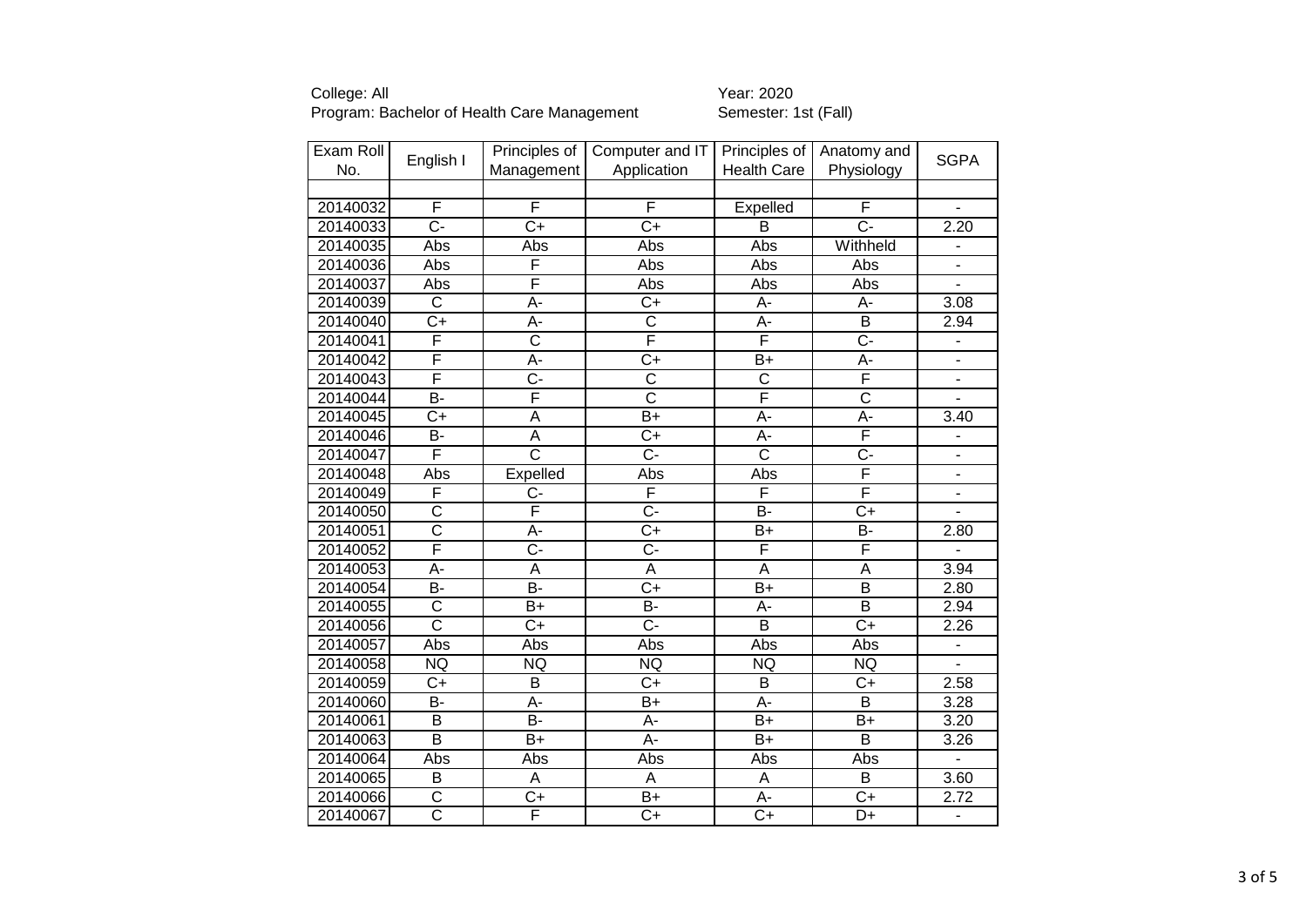| Exam Roll |                       | Principles of           | Computer and IT  | Principles of           | Anatomy and             | <b>SGPA</b>              |
|-----------|-----------------------|-------------------------|------------------|-------------------------|-------------------------|--------------------------|
| No.       | English I             | Management              | Application      | <b>Health Care</b>      | Physiology              |                          |
|           |                       |                         |                  |                         |                         |                          |
| 20140068  | $\overline{B}$        | B-                      | B                | A-                      | $C -$                   | 2.76                     |
| 20140069  | B-                    | $\overline{B}$          | $\overline{A}$ - | $\overline{B}$          | $\overline{C}$ -        | 2.76                     |
| 20140070  | B+                    | $C+$                    | B                | B+                      | $\overline{\text{c}}$   | 2.78                     |
| 20140071  | A-                    | A                       | A                | A                       | $\overline{A}$          | 3.94                     |
| 20140072  | $\overline{\text{c}}$ | $\overline{\text{c}}$   | B-               | $\overline{\mathsf{B}}$ | $\overline{C}$ -        | 2.28                     |
| 20140073  | C-                    | $C+$                    | $C+$             | $B+$                    | F                       |                          |
| 20140074  | $\overline{C}$        | $\overline{C}$          | F                | F                       | F                       |                          |
| 20140075  | $\overline{B}$ -      | $\overline{\mathsf{A}}$ | $\overline{A}$   | $\overline{A}$          | $\overline{\text{c}}$   | 3.34                     |
| 20140076  | B+                    | A-                      | A                | A                       | B-                      | 3.54                     |
| 20140077  | A-                    | $\overline{A}$          | A                | $\overline{A}$          | A-                      | 3.88                     |
| 20140078  | $\overline{\text{c}}$ | $\overline{C+}$         | $\overline{B}$   | $\overline{\mathsf{B}}$ | $\overline{C}$ -        | 2.34                     |
| 20140079  | A-                    | A-                      | A                | $\overline{A}$          | B                       | 3.68                     |
| 20140080  | Abs                   | Abs                     | Abs              | Abs                     | Abs                     |                          |
| 20140081  | A-                    | A-                      | A-               | $\overline{A}$          | $\overline{B}$          | 3.62                     |
| 20140082  | $C+$                  | $\overline{\text{c}}$   | B-               | A-                      | $\overline{\text{C}}$   | 2.54                     |
| 20140083  | $\overline{\text{c}}$ | $\overline{\mathsf{B}}$ | B                | A-                      | $\overline{\text{c}}$   | 2.74                     |
| 20140084  | $\overline{\text{c}}$ | $\overline{B}$          | $\overline{B}$   | $\overline{B}$          | $\overline{C}$ -        | 2.42                     |
| 20140085  | $C+$                  | $B+$                    | A                | A-                      | A-                      | 3.40                     |
| 20140086  | $\overline{C+}$       | $\overline{C+}$         | $\overline{C}$   | <b>B-</b>               | $\overline{\text{c}}$   | 2.32                     |
| 20140087  | $\overline{B}$ -      | $\overline{\mathsf{A}}$ | $\overline{A}$   | $\overline{A}$          | $\overline{B+}$         | 3.60                     |
| 20140088  | B                     | B-                      | A-               | $\overline{A}$          | B                       | 3.28                     |
| 20140089  | F                     | F                       | $C+$             | $C+$                    | F                       |                          |
| 20140090  | $\overline{\text{c}}$ | $B+$                    | $\overline{B+}$  | A-                      | $\overline{C}$          | 2.92                     |
| 20140091  | $\overline{C}$ -      | $\overline{C}$ -        | $C+$             | $\overline{B}$          | F                       |                          |
| 20140092  | F                     | $\overline{C+}$         | F                | F                       | F                       |                          |
| 20140093  | $\overline{B+}$       | $\overline{A}$          | $\overline{A}$   | $\overline{A}$          | $\overline{\mathsf{B}}$ | 3.66                     |
| 20140094  | $\overline{\text{C}}$ | B-                      | $\overline{C+}$  | $\overline{\mathsf{F}}$ | $\overline{C}$          | $\overline{\phantom{0}}$ |
| 20140095  | $C+$                  | B                       | B                | A-                      | $\overline{\mathsf{F}}$ | $\overline{\phantom{a}}$ |
| 20140096  | Abs                   | Abs                     | Abs              | Abs                     | F                       |                          |
| 20140097  | B-                    | $C+$                    | $B+$             | $B+$                    | B                       | 2.92                     |
| 20140098  | $B+$                  | A                       | A                | A                       | A-                      | 3.80                     |
| 20140099  | $\overline{B+}$       | $\overline{C+}$         | $\overline{B+}$  | $\overline{B+}$         | $\overline{\text{c}}$   | 2.84                     |
| 20140100  | Abs                   | Abs                     | Abs              | Abs                     | $B+$                    | $\blacksquare$           |